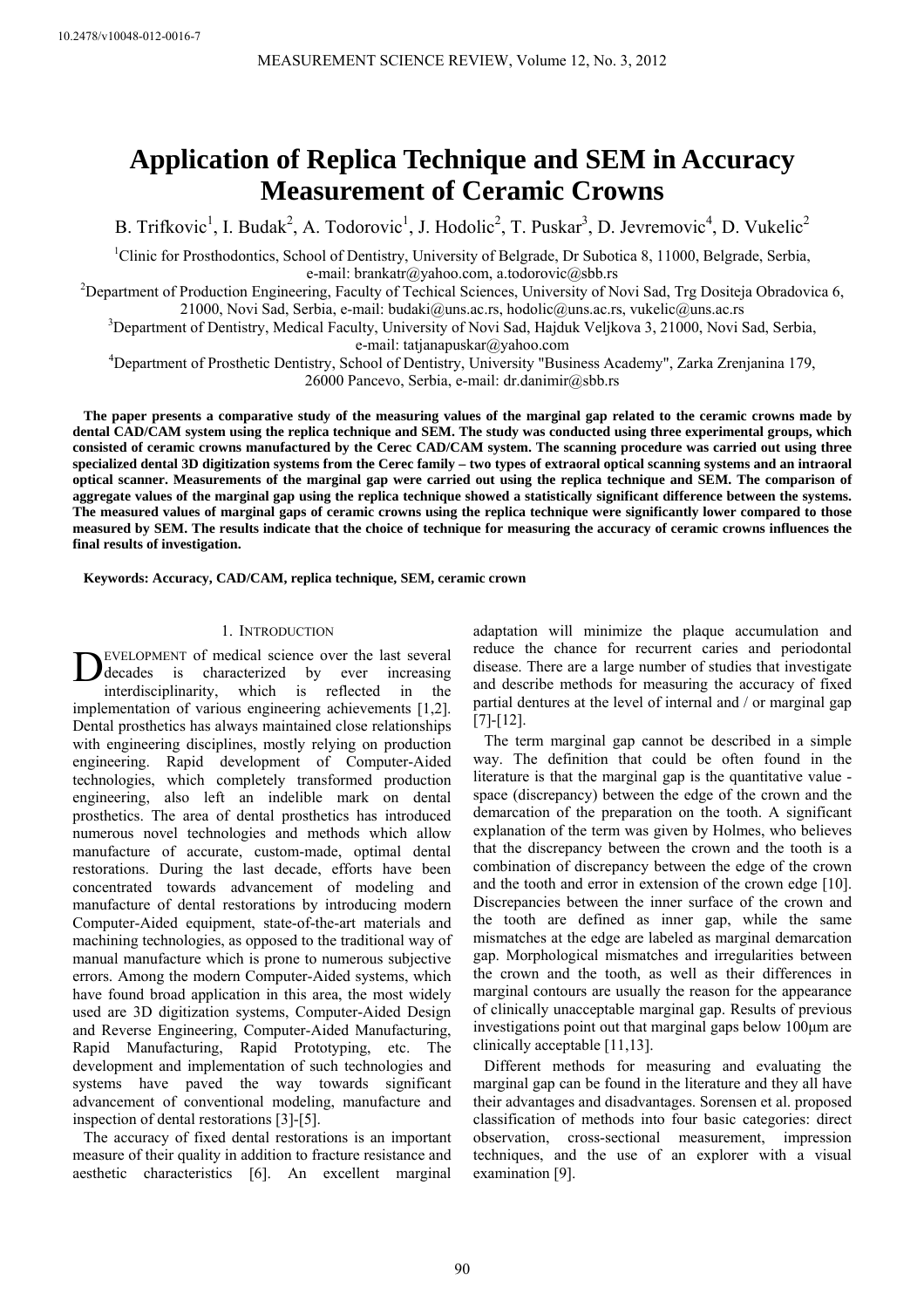Qualitative techniques such as impression technique and visual examination are not accurate; they are often subjective and depend on the experience of a researcher and his/her tactile sensation [14]. Application of these techniques - often used in everyday clinical practice - is less objective when the region of demarcation is located subgingivally [15]. Besides, the imprecise radiographic techniques are limited with respect to material type and its sensibility to X-rays.

Impression techniques with impression material of low viscosity (replica technique) are popular methods for evaluating marginal discrepancies between the crown and the tooth. Their application can be constrained when testing the dental device with good fitting, because there is a danger of damaging the impression material when separating the crown (dental device) from the master die and getting inaccurate results [16,17]. Some authors suggest profilometry as the method of choice for measuring the size of the marginal gap [15,18].

Scanning electron microscopy (SEM), optical stereomicroscopy and measurement of discrepancy between crown and tooth by microphotography are techniques that are often used for measuring the accuracy of fixed dental restorations [19]-[21]. Those techniques are relatively accurate and their use does not cause destruction of the sample. On the other hand, it is considered that the angle at which the object is observed affects the accuracy of the measurement. Also, sample preparation for SEM microscopy techniques (molding, cutting, and polishing) can damage the sample and reduce the accuracy of the method [22]. There are lots of methods for measuring the accuracy of fixed partial dentures among which are also the impression replica technique and SEM. However, the question is whether the choice of technique affects the results of the measurement.

The goal of this paper was to apply the replica technique and SEM to measure marginal gaps of ceramic crowns made by the Cerec CAD/CAM system, and to compare the measured values.

## 2. SUBJECT & METHODS

Basic steps of methodology applied in this work are shown in Fig.1. The method used for manufacturing the ceramic crowns comprises following steps: preparation, 3D digitization (scanning), modeling (Reverse Engineering and Computer-Aided Design), and manufacture (Computer-Aided Manufacturing). Accuracy measurement of ceramic crowns is conducted after the steps listed above have been completed.

The complexity of preparation depends on whether tooth scanning is performed intraorally (inside patient's oral cavity) or extraorally (outside patient's mouth cavity). In this investigation acryl teeth were used (DSP - model teeth, Nr.11 KaVo, Germany), which were set in an operating model (KaVo, basic study model, Germany).

Teeth preparation was performed according to recommendations for the Cerec CAD/CAM system, which included the rounding of demarcation shoulder by 1 mm, inclination of axial surfaces by 6°, and occlusal reduction by 1.5 mm (Fig.2). Approximately 1 to 1.5 mm of tooth

substance was removed from axial surfaces [23]. Finishing of abutments was performed by fine diamond borers (Logic-Set3, NTI). Using the described methodology 8 acryl teeth were prepared and subsequently used as a master preparation (Fig.3).



Fig.1. Workflow of the research methodology.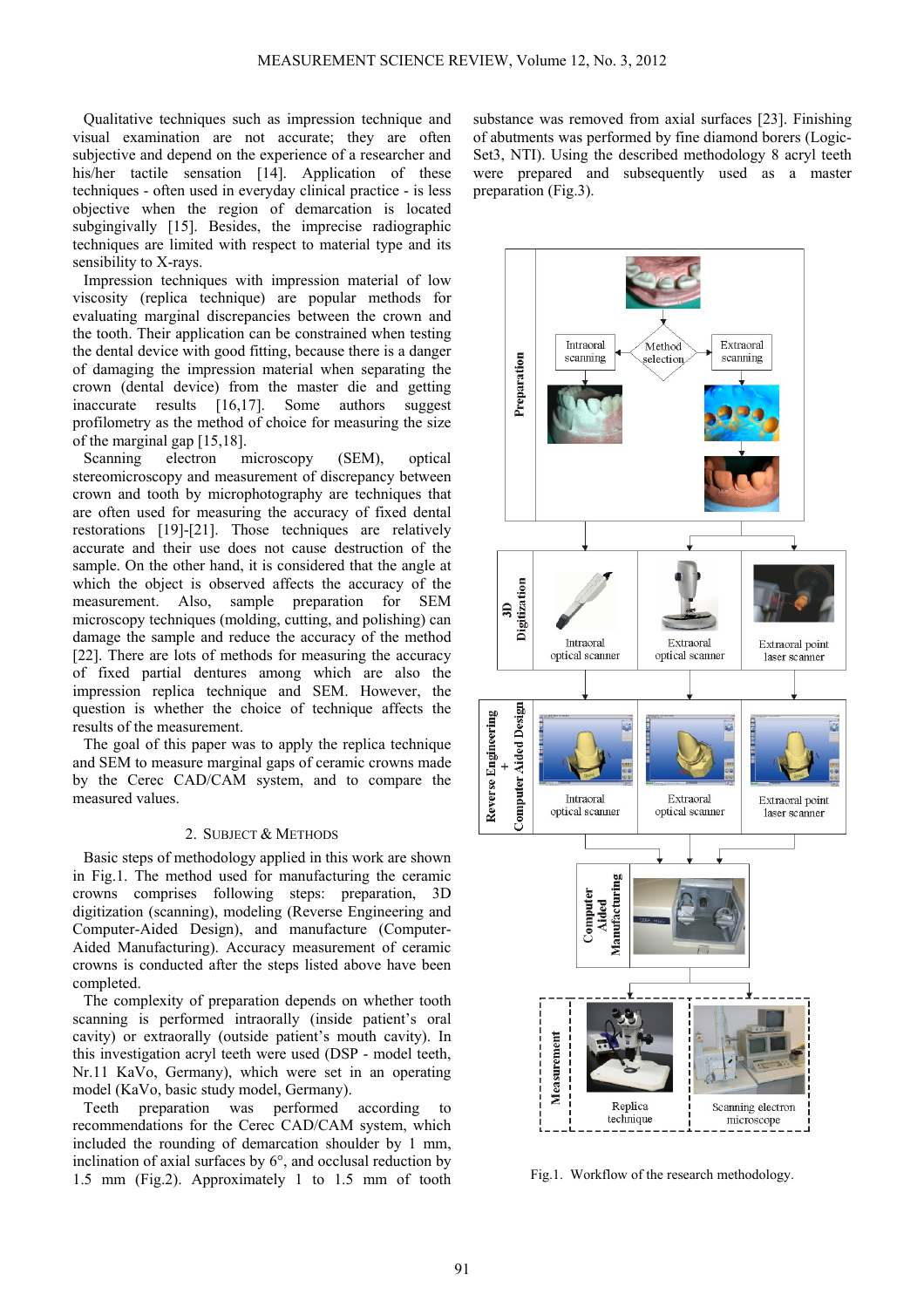

Fig.2. Design of crown preparation Fig.3. Crown preparation

The preparation for intraoral scanning included application of a thin layer of powder (Cerec – powder, VITA, Bad Sackingen, Germany) onto the teeth within the operating model. Extraoral techniques of 3D digitization require casting of a plaster model (CAM STONE M, Siladent). For that purpose, the operating model teeth were used. The impression was taken using addition-silicone (A silicone impression material-elite HD+, ZHERMACK), and a monophase impression technique. Thus made, the plaster model was scanned using InEos and Cerec Scan scanners. Dental restorations were digitally modeled using Cerec software, v 3.10.

Once tooth preparation is completed, acquisition of geometry data from the physical object is performed, using 3D digitization or scanning. The methodology described in this paper was based on three types of 3D digitization systems from the Cerec family:

- intraoral optical scanner (IOS),
- extraoral optical scanner InEos (EOS), and
- extraoral point laser scanner (ELS).

Within this phase, surface coordinates on the physical object are acquired and converted into digital format. Point clouds acquired by 3D digitization are imported into the RE-CAD module in automated mode. The basic task of the RE-CAD module is to generate a complete CAD model of dental restoration. In order to allow optimum reconstruction of scanned surface, missing points are generated by interpolation. Once this process is completed, a mesh of the scanned object is generated. The inner contour of dental restoration is always automatically generated.

The major problem in CAD is the generation of outer contour of the model, especially in the case of occlusive crown surface. The modeling of occlusive surface of dental restoration can be done in the following ways: manually, using specialized software, and by selecting existing models from the database. The design solution of dental restorations was selected from the existing database (Fig.4). The primary reason for selecting the existing model from the database was to eliminate the subjective error introduced by the operator. In this way, it is possible to conduct a valid and reliable comparison between the results of measurement of the marginal gap of dental crowns. The dental database contains various sets of data which can be selected according to the specific situation.

Once the design solution is finalized, manufacturing begins. The crowns were machined using Cerec in Lab numerically controlled (NC) milling machine (Fig.5). To allow machining of ceramic crowns, ceramic blocks fixed on metal holders were used. Metal holders are fixed into the holder on the CNC milling machine. The CNC milling machine has two tool carriers which support two cutting tools that simultaneously machine the ceramic block. Crowns in all groups were made out of blocks of alumina ceramics (Vita Mark II, A3, Vita). Due to imperfect tooth preparation, tool path trajectory is approximated by cubic spline interpolation. Owing to their geometric continuity which the user perceives as smoothness, spline curves allow the system to compensate for eventual imperfections in tooth preparation. Using the selected scanning techniques 8 ceramic crowns were made for each of the groups. To minimize the influence of tool wear on the accuracy of dental restorations, each crown was machined with a set of new tools. In order to measure them, all samples had to meet the Ryge-Snyder criteria [24].



Fig. 4. Design of dental restoration.



Fig.5. CAM-related components of the Cerec CAD/CAM system, a) ceramic blocks set on holders, b) ceramic block on the holder with the ceramic crown to be generated by machining, c) CNC milling machine workspace, d) detail of machining process.

## 3. RESULTS

Measurements of the marginal gap were performed on prepared models which were used to accommodate all manufactured dental restorations. On each experimental specimen 4 measuring points were defined – on the mesial surface, distal surface, vestibular surface and oral surface (Fig.6). All measurements were performed under identical experimental conditions using the same measuring devices.

Marginal gaps were measured using the replica technique and the scanning electron microscope. In both cases, a total of 8 marginal gap measurements were performed at each of the 4 measuring points, using the three scanning methods. Statistical analysis was performed in SPSS 17.0 for Windows (SPSS Inc., 2005). Kruskal-Wallis test was used for non-parametric analysis of variance, while Dunnett's test was used for comparison of group means.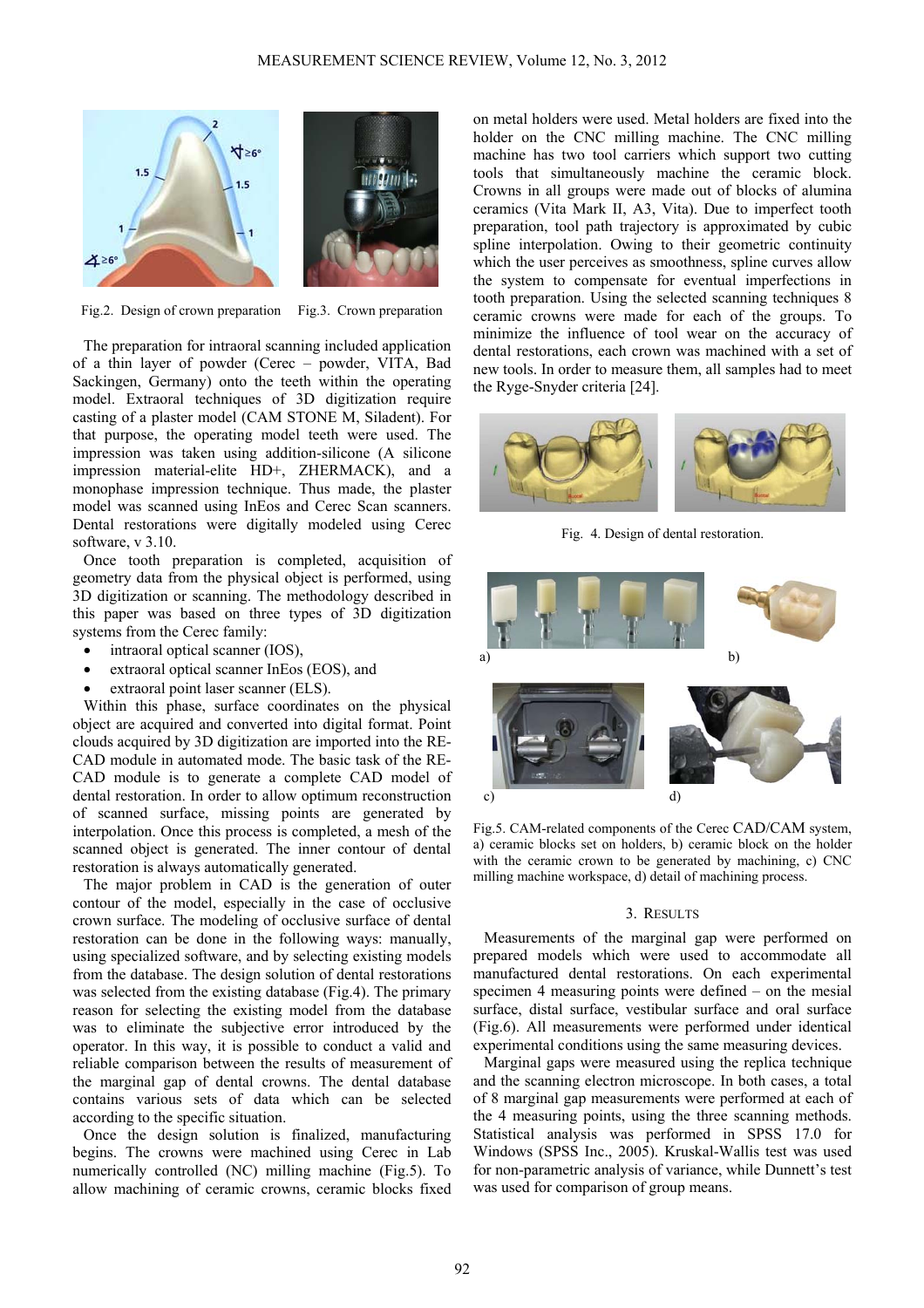

c)

Fig.6. Diagrams of crown measurements, a) directions of measurements, b) characteristic surfaces, c) marginal gap measurement points.

# *A. Measurement results for marginal gaps – replica technique*

Replica technique required the application of impression material based on addition-silicone. Addition-silicone of very low viscosity (ExpressTM2 Ultra-Light Body Quick) was applied to crown interior, after which the crowns were set onto basic samples. Impression material was polymerized within the time interval recommended by the manufacturer, while the pressure force of 50 N was applied in occlusal direction.

After the removal of crowns from the basic samples, a thin layer of impression material remained on the restoration's inner surface due to its higher roughness compared to the

abutment surface. The thin layer of impression material represents a replica of space between the abutment and restoration. In order to stabilize this layer, low-viscosity addition-silicone of different color (ExpressTM2 Light Body Flow Quick) was applied inside the crown.

Upon completion of polymerization of the silicone impressions, they were cut by a sharp scalpel along bucooral and mesiodistal directions. The prepared impressions were examined by stereo microscope (Stemi SVII, Karl Zeiss, Germany) in 4 pre-determined points on the mesial, distal, vestibular and oral surfaces (Fig.7). The measurements were performed by the same operator, as recommended by Holmes et al. [10].



Fig.7. Surface of a cross section examined on stereo microscope.

Mean values of crown marginal gaps for each measuring point are shown in Table 1, while the aggregate values of crown marginal gaps are presented in Table 2.

Comparison between aggregate values of marginal gaps by Kruskal-Wallis test showed statistically significant differences (p=0.000) among the considered groups of crowns: ELS, IOS and EOS.

Comparison between marginal gaps in the considered groups by Dunnett's test revealed the following:

- marginal gaps obtained by ELS were statistically significantly greater than those of IOS (p=0.000), and EOS ( $p=0.000$ ) scanning;
- marginal gaps obtained by IOS were statistically significantly greater than those of EOS (p=0.000) scanning.

| <b>Measurement</b><br>Point | <b>Groups</b> | <b>Mean</b> | <b>Median</b> | <b>Standard</b><br>deviation | <b>Minimum</b><br>value | <b>Maximum</b><br>value | Number of<br>samples | 95% confidence<br>interval |
|-----------------------------|---------------|-------------|---------------|------------------------------|-------------------------|-------------------------|----------------------|----------------------------|
|                             |               | (um)        | $(\mu m)$     | $(\mu m)$                    | (µm)                    | $\text{(um)}$           |                      | (um)                       |
|                             | <b>ELS</b>    | 95.85       | 96.81         | 5.83                         | 83.73                   | 102.13                  | 8                    | 90.97-100.73               |
|                             | <b>EOS</b>    | 29.47       | 29.05         | 2.10                         | 26.73                   | 32.48                   | 8                    | 27.71-31.22                |
|                             | <b>IOS</b>    | 39.67       | 39.38         | 1.92                         | 37.61                   | 42.71                   | 8                    | 38.06-41.27                |
|                             | <b>ELS</b>    | 96.39       | 96.10         | 4.04                         | 90.83                   | 101.99                  | 8                    | 93.01-99.76                |
| 2                           | <b>EOS</b>    | 29.37       | 30.08         | 2.26                         | 26.11                   | 32.07                   | 8                    | 27.48-31.26                |
|                             | <b>IOS</b>    | 39.82       | 40.50         | 2.18                         | 36.31                   | 42.22                   | 8                    | 37.99-41.64                |
|                             | <b>ELS</b>    | 96.84       | 96.77         | 2.90                         | 92.61                   | 100.73                  | 8                    | 94.42-99.27                |
| 3                           | <b>EOS</b>    | 29.25       | 29.30         | 1.28                         | 27.00                   | 31.14                   | 8                    | 28.18-30.32                |
|                             | <b>IOS</b>    | 39.53       | 40.27         | 2.16                         | 35.00                   | 41.88                   | 8                    | 37.72-41.33                |
| 4                           | <b>ELS</b>    | 96.48       | 96.98         | 3.06                         | 92.22                   | 100.38                  | 8                    | 93.91-99.04                |
|                             | <b>EOS</b>    | 29.28       | 29.48         | 1.85                         | 26.28                   | 31.84                   | 8                    | 27.73-30.83                |
|                             | <b>IOS</b>    | 39.62       | 39.17         | 1.70                         | 37.08                   | 41.83                   | 8                    | 38.20-41.04                |

Table 1. Mean values of crown marginal gaps at measurement points 1 - 4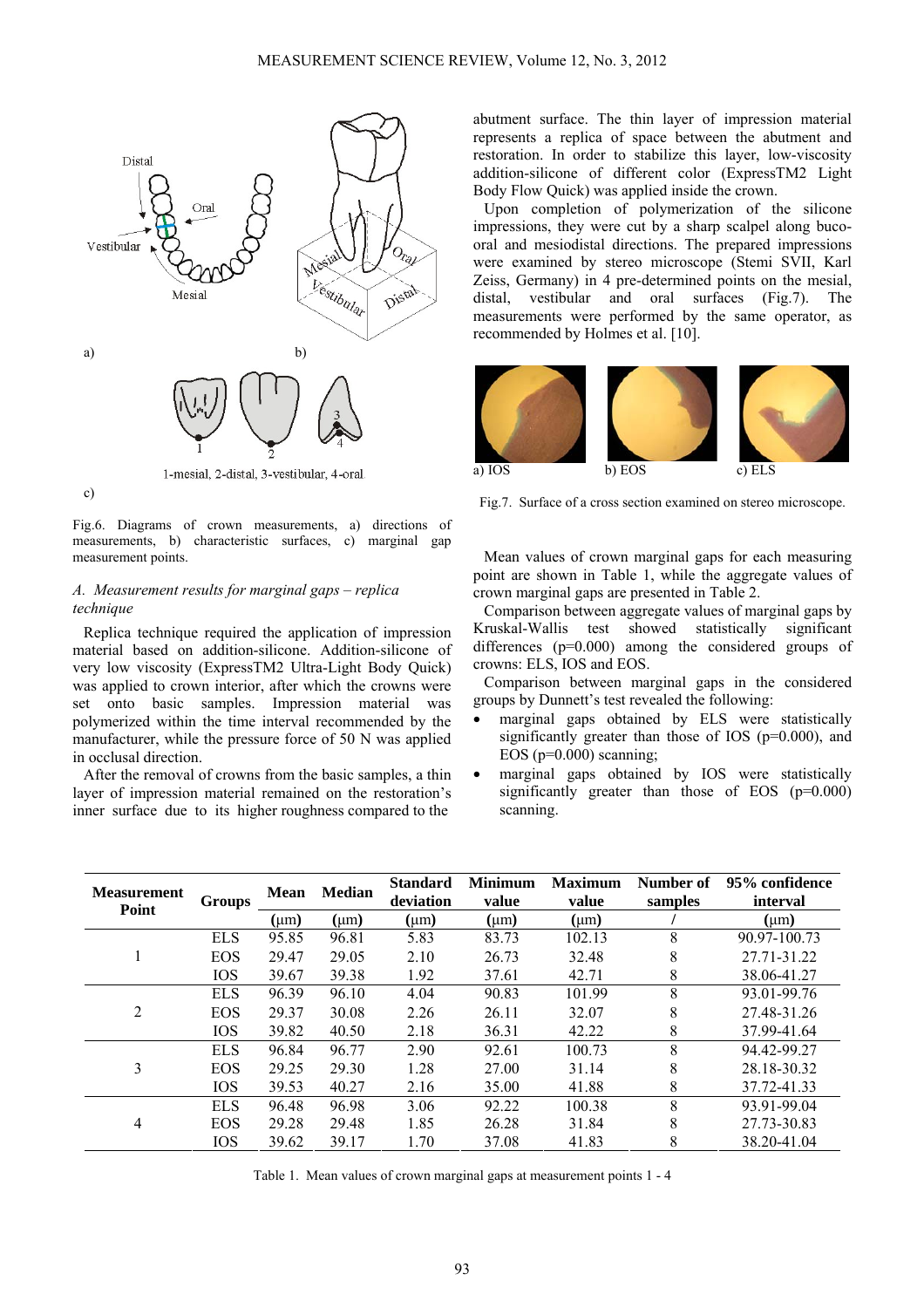| <b>Groups</b> | <b>Mean</b> | <b>Median</b> | <b>Standard</b><br>deviation | <b>Minimum</b><br>value | <b>Maximum</b><br>value | Number of<br>samples | 95% confidence<br>interval |
|---------------|-------------|---------------|------------------------------|-------------------------|-------------------------|----------------------|----------------------------|
|               | $\mu$ m     | $\mu$ m)      | um)                          | um)                     | (um)                    |                      | (um)                       |
| <b>ELS</b>    | 9639        | 96.46         | 3.94                         | 83 73                   | 102.13                  | 32                   | 94.97-97.81                |
| EOS           | 29 34       | 29.51         | 1.82                         | 26 11                   | 32.48                   | 32                   | 28.69-30.00                |
| IOS           | 39.66       | 39.83         | .90                          | 35.00                   | 42.71                   | 32                   | 38.97-40.34                |

Table 2. Aggregate values of crown marginal gaps

## *B. Measurement results for marginal gaps – SEM*

Preparation of experimental samples for measurement included fixation of crowns to the basic model by temporary cement (Rely XТМ Temp NE, 3M ESPE). Within the time interval required for cement polymerization, the samples were subjected to an occlusal force of 50 N. Four measurement points were defined, one each per vestibular, oral, mesial, and distal surfaces. The points represented projections of points at which precision was previously measured using the replica technique.

Preparation for SEM consisted of a 4 min. coating of samples with gold in vacuum, by a standard metal evaporation technique. Marginal gap measurements were performed on JOEL JSM-5800 Scanning Microscope (Fig.1), with magnification factor of 100. Samples were scanned at pre-defined measurement points and the size of discrepancy between crown and demarcation of preparation was determined. Scanned images were edited in Image pro 40 software (Fig.8).

Mean values of crown marginal gaps obtained at measurement points are presented in Table 3, while the aggregate values are shown in Table 4.



Fig.8. Image of a sample examined on SEM.

| <b>Measurement</b><br>Point | <b>Groups</b> | <b>Mean</b> | <b>Median</b> | <b>Standard</b><br>deviation | <b>Minimum</b><br>value | <b>Maximum</b><br>value | Number of<br>samples | 95% confidence<br>interval |
|-----------------------------|---------------|-------------|---------------|------------------------------|-------------------------|-------------------------|----------------------|----------------------------|
|                             |               | (um)        | $(\mu m)$     | (µm)                         | (um)                    | $(\mu m)$               |                      | (um)                       |
|                             | <b>ELS</b>    | 102.82      | 103.54        | 5.98                         | 93.81                   | 109.42                  | 8                    | 98.68-106.96               |
|                             | <b>EOS</b>    | 32.03       | 31.29         | 2.91                         | 29.15                   | 37.38                   | 8                    | 30.01-34.05                |
|                             | <b>IOS</b>    | 49.15       | 49.31         | 4.67                         | 42.35                   | 57.16                   | 8                    | 45.91-52.39                |
| $\overline{2}$              | <b>ELS</b>    | 101.94      | 102.89        | 6.28                         | 91.43                   | 109.22                  | 8                    | 97.59-106.29               |
|                             | <b>EOS</b>    | 32.39       | 31.74         | 1.89                         | 30.09                   | 36.14                   | 8                    | 31.08-33.70                |
|                             | <b>IOS</b>    | 47.61       | 47.74         | 4.24                         | 41.32                   | 53.39                   | 8                    | 44.67-50.55                |
| 3                           | <b>ELS</b>    | 101.75      | 104.06        | 5.64                         | 92.70                   | 107.16                  | 8                    | 97.84-105.66               |
|                             | <b>EOS</b>    | 31.36       | 31.48         | 1.01                         | 29.98                   | 32.67                   | 8                    | 30.66-32.06                |
|                             | <b>IOS</b>    | 47.26       | 47.72         | 5.04                         | 40.52                   | 55.13                   | 8                    | 43.77-50.75                |
| 4                           | <b>ELS</b>    | 100.73      | 101.93        | 5.24                         | 91.11                   | 106.32                  | 8                    | 97.10-104.36               |
|                             | <b>EOS</b>    | 31.09       | 30.83         | 0.99                         | 29.73                   | 33.07                   | 8                    | 30.40-31.78                |
|                             | IOS           | 46.66       | 47.21         | 5.11                         | 39.00                   | 54.27                   | 8                    | 43.12-50.20                |

Table 3. Mean values of crown marginal gaps at measurement points  $1 - 4$ 

| <b>Groups</b> | <b>Mean</b> | <b>Median</b> | <b>Standard</b><br>deviation | <b>Minimum</b><br>value | <b>Maximum</b><br>value | Number of<br>samples | 95% confidence<br>interval |
|---------------|-------------|---------------|------------------------------|-------------------------|-------------------------|----------------------|----------------------------|
|               | (um)        | (um)          | (um)                         | (um)                    | $\mu$ m)                |                      | um)                        |
| <b>ELS</b>    | 101.81      | 103.38        | 5.56                         | 91 11                   | 109.42                  | 32                   | 99.88-103.74               |
| <b>EOS</b>    | 31 72       | 31.48         | 1.86                         | 29.15                   | 37.38                   | 32                   | 31.08-32.36                |
| <b>IOS</b>    | 47.67       | 47 94         | 4.63                         | 39.00                   | 57 16                   | 32                   | 46 07-49 27                |

Table 4. Aggregate values of crown marginal gaps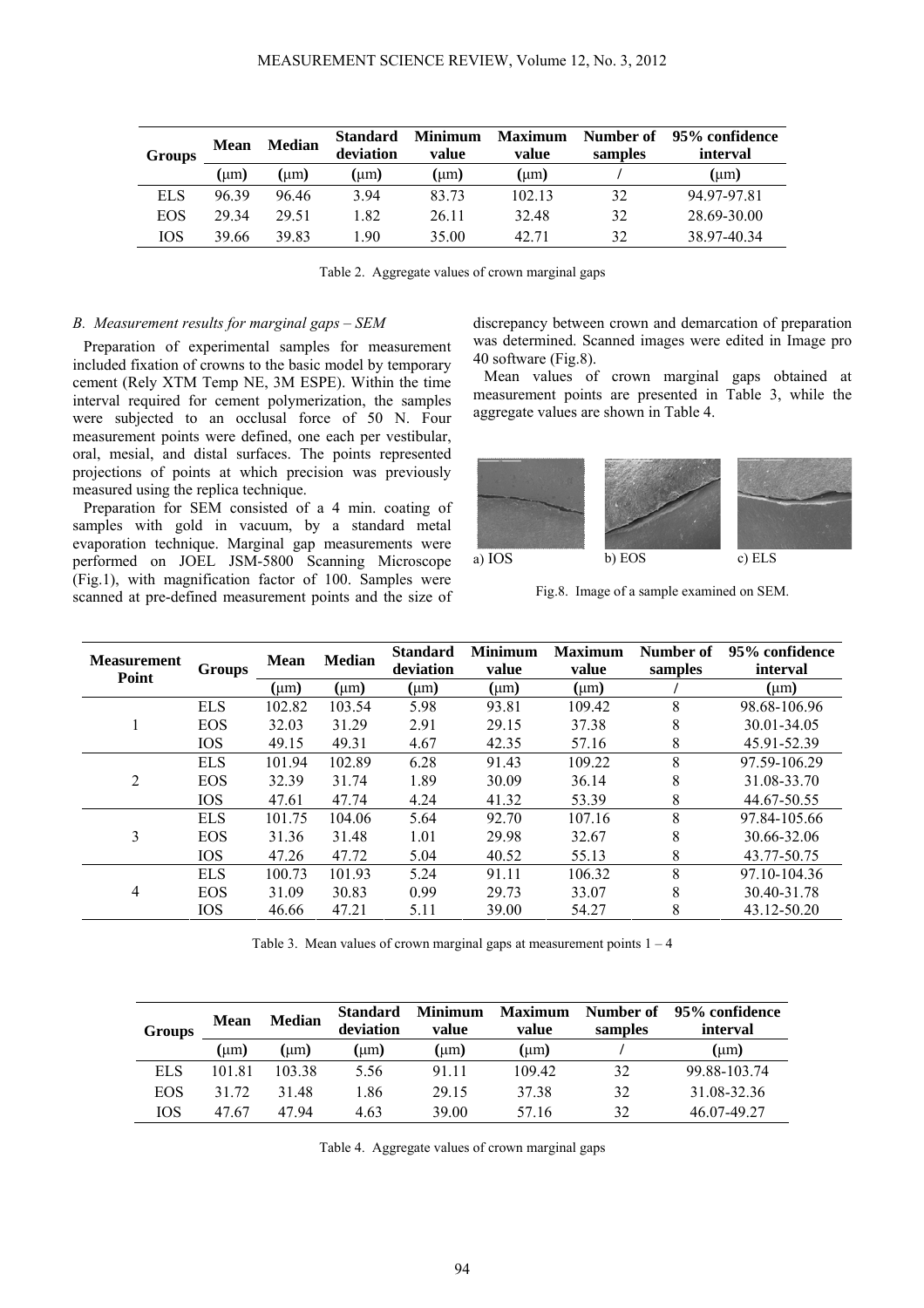Comparison between summary values of marginal gaps by Kruskal-Wallis test showed statistically significant differences (p=0.000) among the considered groups of crowns ELS, IOS and EOS.

Comparison between marginal gaps in considered groups by Dunnett's test revealed the following:

- marginal gaps obtained by ELS were statistically significantly greater than those of IOS (p=0.000), and EOS ( $p=0.000$ ) scanning;
- marginal gaps obtained by IOS were statistically significantly greater than those of EOS (p=0.000) scanning.

## *C. Comparison between measurements of marginal gaps obtained by the replica technique and SEM*

The results of comparison between measurements of marginal gaps obtained by the replica technique and SEM are presented in Table 5. The difference of -5.27 which is statistically significant according to non-parametric Wilcoxon signed-rank test (p=0.000), and parametric paired samples t-test (p=0.000), indicates significantly larger marginal gaps in crowns which were inspected by SEM in comparison to those inspected by the replica technique.

| Group                | Mean    |       |       |        | <b>Standard deviation</b> Minimum value Maximum value Number of samples |
|----------------------|---------|-------|-------|--------|-------------------------------------------------------------------------|
|                      | (um)    | (um)  | (µm)  | (µm)   |                                                                         |
| Replica crowns 55.13 |         | 29.76 | 26.11 | 102.13 | 24                                                                      |
| <b>SEM</b> crowns    | 60.40   | 30.46 | 29 15 | 109.42 | 24                                                                      |
| Difference           | $-5.27$ |       |       |        |                                                                         |

Table 5. Comparison between measurements of marginal gaps obtained by the replica technique and SEM.

## 4. DISCUSSION

Presented investigation dealt with a comparison between marginal gaps of ceramic crowns made by the Cerec CAD/CAM system in vitro, using the replica technique and SEM.

Both of the tested methodologies have their advantages and disadvantages. Replica technique is a methodology applicable to in vitro [16,25] and in vivo [26] measurements of precision, whereas SEM is used exclusively in vitro [27,28]. Compared to SEM, the replica technique's advantage reflects in the fact that there is a small probability of damaging the sample and abutment in the process, which makes it a non-destructive methodology [29]. A relative disadvantage of this technique is the two-dimensional representation of results. However, the majority of authors agree that, compared to other techniques, the replica technique offers more possibility for veritable and accurate results [29,30].

The results of this investigation (Wilcoxon test  $(p=0.000)$ ) and paired samples t-test  $(p=0.000)$  show that there is a statistically significant difference between marginal gaps in ceramic crowns inspected by the replica technique and SEM. In contrast to the results of this experiment, Rahme et al. did not report any statistically significant differences between marginal gaps measured by the replica technique and the thickness of cement film after its application, obtained by direct evaluation by light microscope [30].

Considering the direct evaluation of samples by microscope, it is important to emphasize the relevance of proper orientation of light beam relative to the inspected surface, especially when the demarcation shoulder angle exceeds 90º. In that case it is extremely difficult to locate the beam source relative to the sample. In the worst case scenario, the locating of light beam can deviate up to 30º. According to the cosine rule (Fig.9), *h'* is approximately 15% greater than the real value of marginal gap *h* [31]:

$$
h \le \frac{h'}{\cos \alpha} = h' \quad 1.15 \tag{1}
$$

where  $\alpha=30^{\circ}$ , h' is the measured marginal gap, and h is the real value.

When the samples are examined by light microscope, the previously described phenomenon can greatly influence the difference between the read and the real marginal gap values [31]. Groten's theory could also be applicable on marginal gap measurements by SEM. Furthermore, it could be used to explain the obtained results, i.e., the difference between the marginal gaps measured by the replica technique and SEM. In this investigation, proper positioning of samples during SEM was partially obstructed by the chamber which held the samples. It was closed and did not allow the positioning of samples to be performed in a controlled manner. It can be assumed that, due to a flat measurement surface, the sample could have been more accurately positioned if a tooth cross section were made. However, it should be noted that cutting of a sample involves the risk of surface damage which adversely affects the precision of measurements.



Fig.9. Schematic view of marginal gap measurement [31].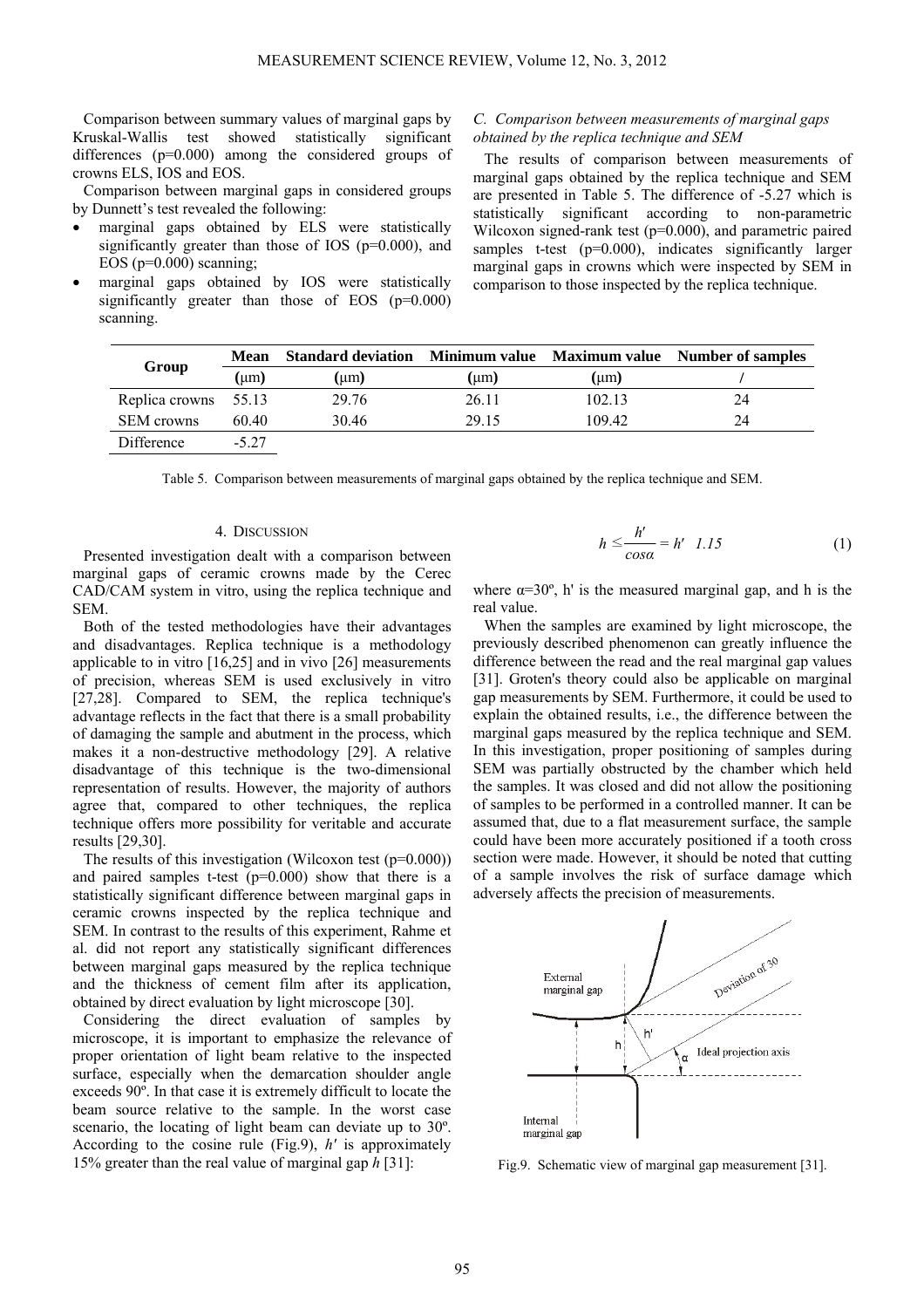To a certain extent, SEM also suffers from variations in electron beam intensities which results in the differences between black and white graphic areas on the scanned samples. This represents a potential danger when it comes to accurate interpretation of results. According to Groten et al. the probability of error in SEM is about 10%, which is not accurate enough for marginal gap evaluation. On the other hand, they also emphasize the advantages of SEM in analysis of crown morphological structure and demarcation [31].

Arguably, the obtained results indicate that there are various accuracies of dental restorations obtained by various scanning techniques of the Cerec CAD/CAM system. The results obtained with the replica technique indicate the highest accuracy in crowns made by extraoral optical surface scanning  $(26.11-32.48 \text{ µm})$ , followed by the crowns made by intraoral optical surface scanning (35.00-42.71 µm), and extraoral optical point scanning (83.73-102.13 µm). The identical order in terms of accuracy was reported in a paper which deals with the testing of accuracy of ceramic crowns made by the Cerec CAD/CAM system. The samples were evaluated by SEM, and following results were reported: extraoral optical surface scanning (31.64±9.45  $\mu$ m), intraoral optical surface scanning (50.27 $\pm$ 31.50  $\mu$ m), and extraoral optical point scanning  $(102.58\pm31.23 \mu m)$ [32].

Replica technique is a reliable and accurate method for evaluation of accuracy of dental restorations, which also allows quantification of discrepancies on inner surfaces and marginal edge of the crown. In contrast to the replica technique, SEM is only fit for evaluations of marginal gaps, while inner surface fits are impossible to evaluate without cutting the sample, which can compromise the accuracy of this method. In that context, it is important to note the potentials of micro CT in accurate non-destructive evaluation of dental restoration fits [33].

## 5. CONCLUSIONS

Technical features of the Cerec CAD/CAM system which unifies three different methods of optical scanning, enabled identical computer-aided design and manufacturing procedures regardless of the scanning method employed. Thus, two input factors were held constant (computer-aided design and manufacture), while the influence of the third factor (3D digitization) on the process quality was investigated.

The results of this experiment indicate differences in marginal gap values in ceramic crowns manufactured by the Cerec CAD/CAM system, evaluated by the replica technique and SEM. The values of marginal fits in ceramic crowns evaluated by the replica technique were statistically significantly lower compared to the values obtained by SEM. The results indicate that the choice of technique for measuring the accuracy of ceramic crowns influences the final results of the investigation.

Further research will focus on application of micro CT dental systems in measurement of the marginal gap of ceramic crowns, with emphasis on comparative analysis of the results from all three methods.

#### ACKNOWLEDGMENT

Results of investigation presented in this paper are part of the research realized in the framework of the project "Research and development of modeling methods and approaches in manufacturing of dental recoveries with the application of modern technologies and computer aided systems", financed by the Ministry of Science and Technological Development of the Republic of Serbia.

## **REFERENCES**

- [1] Sapozhnikova, K., Taymanov, R. (2010). Improvement of traceability of widely-defined measurements in the field of humanities. *Measurement Science Review*, 10 (3), 78-88.
- [2] Laghrouche, M., Haddab, S., Lotmani, S. Mekdoud, K., Ameur, S. (2010). Low-cost embedded oximeter. *Measurement Science Review*, 10 (5), 176-179.
- [3] Hreha, P., Hloch, S., Magurova, D., Valicek, J., Kozak, D., Harnicarova, M., Rakin, M. (2010). Water jet technology used in medicine. *Tehnički Vjesnik - Technical Gazette*, 17 (2), 237-240.
- [4] Jevremovic, D., Puskar, T., Budak, I., Vukelic, D., Kojic, V., Egbeer, D., Williams, R. (2012). An RE/RM approach to the design and manufacture of removable partial dentures with a biocompatibility analysis of the F75 Co-Cr SLM alloy. *Materiali in Tehnologije – Materials and Technologies*, 46 (2), 41-47.
- [5] Pilipovic, A., Raos, P., Sercer, M. (2011). Experimental testing of quality of polymer parts produced by Laminated Object Manufacturing - LOM. *Tehnički Vjesnik - Technical Gazette,* 18 (2), 253-260.
- [6] Todorovic, A., Radovic, K., Grbovic, A., Rudolf, R., Maksimovic, I., Stamenkovic, D. (2010). Stress analysis of a unilateral complex partial denture using the finite-element method. *Materiali in Tehnologije – Materials and Technologies,* 44 (1), 41-47.
- [7] Levin, G.G., Vishnyakov, G.N., Loshchilov, K.E., Ibragimov, T.I., Lebedenko I.Y., Tsalikova, N.A. (2010). Modern dental CAD/CAM systems with intraoral 3D profilometers. *Measurement Techniques,* 53 (3), 321-324.
- [8] Witkowski, S., Komine, F., Gerds, T. (2006). Marginal accuracy of titanium copings fabricated by casting and CAD/CAM techniques. *Journal of Prosthetic Dentistry*, 96 (1), 47-52.
- [9] Sorensen, J.A. (1990). A standardized method for determination of crown margin fidelity. *Journal of Prosthetic Dentistry,* 64 (1), 18-24.
- [10] Holmes, J.R., Bayne, S.C., Holland, G.A., Sulik, W.D. (1989). Considerations in measurement of marginal fit. *Journal of Prosthetic Dentistry,* 62 (4), 405-408.
- [11] Sulaiman, F., Chai, J., Jamelson, L., Wozniak, W. (1997). A comparison of the marginal fit of In-Ceram, IPS Empress, and Procera crowns. *International Journal of Prosthodontics,* 10 (5), 478-484.
- [12] Quante, K., Ludwig, K., Kern, M. (2008). Marginal and internal fit of metal-ceramic crowns fabricated with a new laser melting technology. *Dental Materials,* 24 (10), 1311-1315.